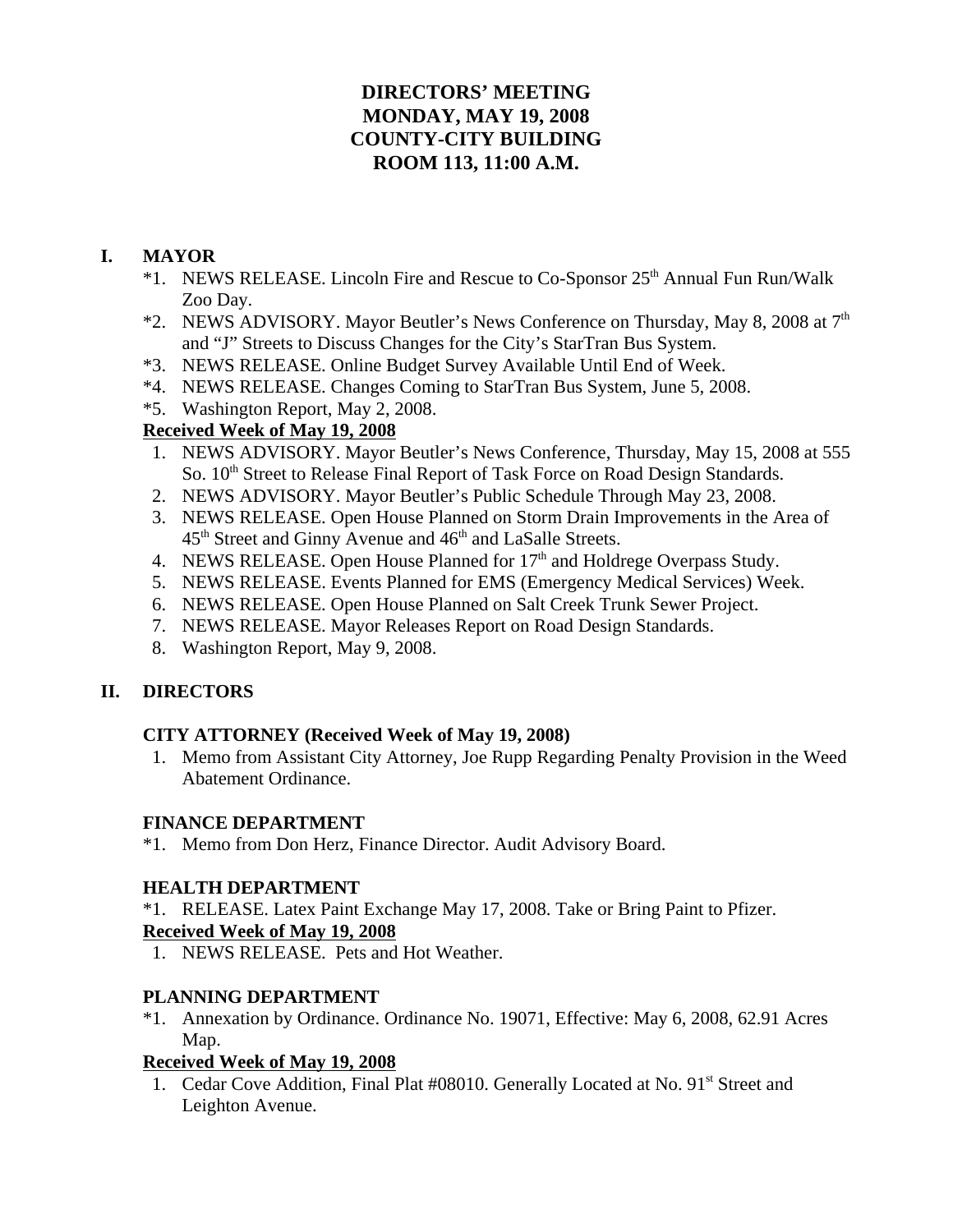2. "What's Up in North Lincoln" and What's Up in South Lincoln" Information and Maps Available on the Planning Department Web Site Under Director's Corner.

## **PLANNING COMMISSION FINAL ACTION**

\*1. Special Permit No. 08020. Salvage Operation, 7701 Cornhusker Highway. Resolution No. PC-01119.

### **PUBLIC WORKS AND UTILITIES**

\*1. ADVISORY. Water Main Project #702713. Paving Unit #140, North 36<sup>th</sup> Street: Vine -W Street.

### **Received Week of May 19, 2008**

1. ADVISORY. 45<sup>th</sup> and Ginny Area Storm Drainage Improvement Project. Project #702385.

(a) Vicinity Map for Project #702385.

2. ADVISORY. 17<sup>th</sup> and Holdrege Overpass Study. Project #702615.

## **PUBLIC WORKS AND UTILITIES/STAR TRAN**

\*1. Memo on Star Tran's New Routes Beginning Thursday, June 5, 2008. (a) Brochure on StarTran's New Routes.

### **WEED CONTROL AUTHORITY (Received Week of May 10, 2008)**

- 1. Combined Weed Program for City of Lincoln. April 2008 Monthly Report.
- 2. Comments on Hearing on Change of Height for Weed Abatement by Russell Shultz, Superintendent.

## **III. CITY CLERK**

## **IV. COUNCIL REQUESTS/CORRESPONDENCE**

### **JONATHAN COOK**

\*1. Chief Tom Casady's Reply to Letter Written to Councilman Cook from Dr. Laura LaDue Regarding The Xebra, by Zap, Vehicle Being Legal to Drive on Streets.

### **JOHN SPATZ (Received Week of May 10, 2008)**

1. Reply from Steve Owen, Superintendent of Water Distribution, on Larry Craig's Water Leak at 1547 North 32<sup>nd</sup> Street.

## **V. MISCELLANEOUS**

- \*1. Email from Shawn Ryba. Attend City Council Meeting on May  $12<sup>th</sup>$  to Oppose the Proposed Weed Ordinance Change.
- \*2. Email from Peggy Struwe, Hawley Area Neighborhood Association President Stating Opposition to the Change in the Weed Ordinance.
- \*3. Email from Jeffery Mathison. Question on Why His Children Will No Longer be Bussed to School.

### **Received Week of May 19, 2008**

- 1. Email from Shannon McGovern Questioning What is Being Done to Bring Motorsports to Lincoln, Nebraska.
- 2. Reply to Mr. Mathison from Bill McCoy, Director of Operations at Lincoln Public Schools, Regarding Bus Transportation for School Children.
- 3. Email from Douglas Kerns Opposing the Change in Weed Height Limits. (Delivered to